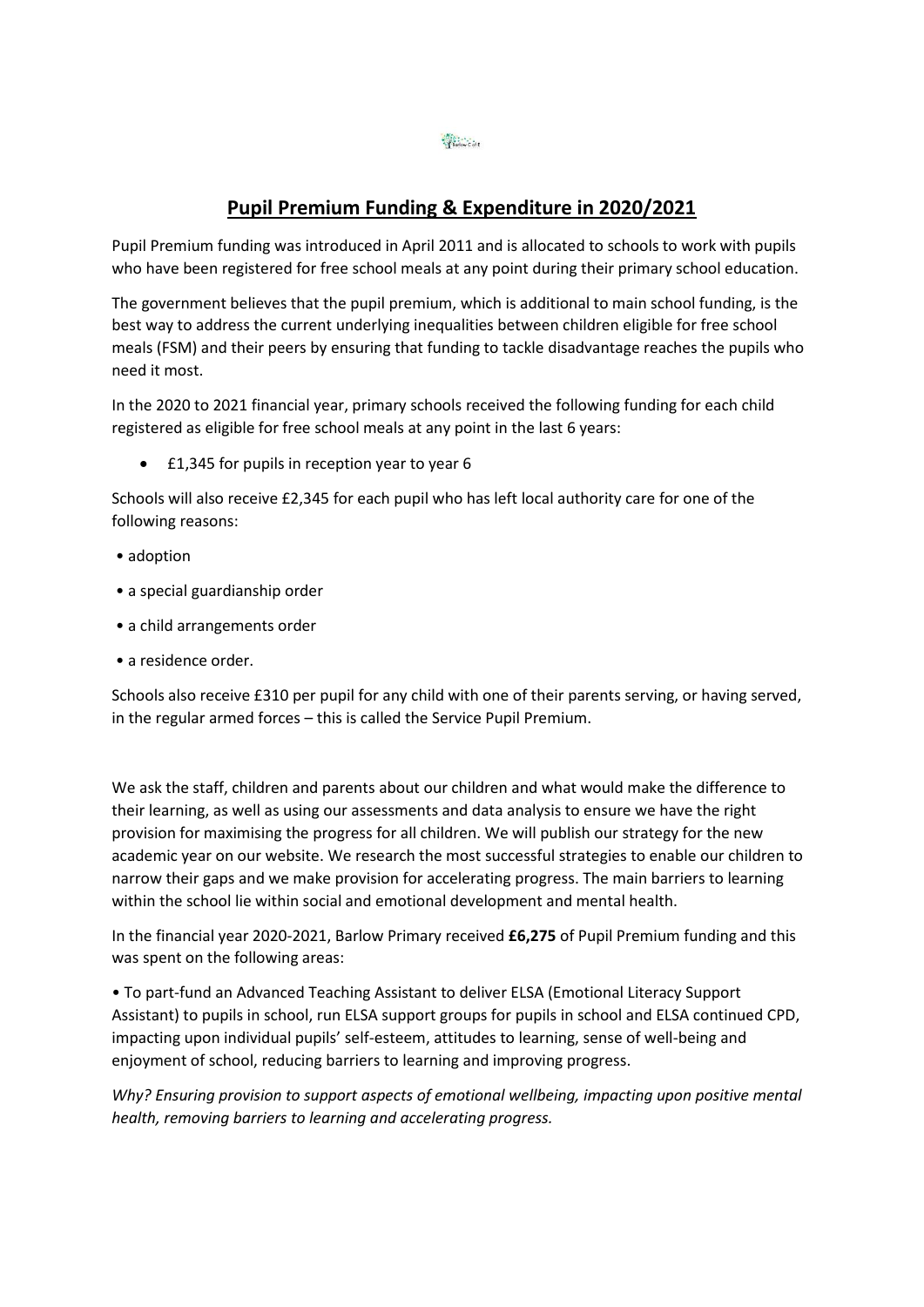• To part-fund an ATA to deliver weekly cookery sessions across the full year so that all children can access interactive learning about healthy foods, active lifestyle, chopping and cooking techniques, food hygiene and trying new tastes.

*Why? To encourage our children to have those key life skills to ensure they are healthy and eat a balanced diet.* 

• To pay for staff training, upskilling on social and emotional skills, speech sounds knowledge, working with children with SLCN (Speech, Language and Communication Needs) and autism, impacting upon intervention opportunities for vulnerable pupils.

*Why? Staff able to respond to individual needs using training and acquired skills set, impacting upon pupil understanding and confidence to access the curriculum.* 

• To support qualifying families financially to contribute to school visits and residential stays.

*Why? Enabling our children to benefit from residential opportunities and school trips as well as wider curriculum opportunities.* 

• To provide lunch-time sports activities to develop a healthy lifestyle and team-work skills.

*Why? To promote a healthy lifestyle and develop the physical and imaginative skills of younger children in school.* 

• Key phonics, maths & English interventions delivered across all year groups to ensure measures are in place to support pupils in danger of falling behind.

*Why? To ensure that we reduce the difference between pupils nationally, allowing for pupils to make rapid progress in maths, reading and writing, impacting upon outcomes and pupil engagement to learn.* 

• To offer pay for a breakfast club place and milk each morning to those who would benefit from having their breakfast on site.

*Why? To ensure that pupils begin the day calm and ready to learn and access early morning preteaching, impacting upon progress.* 

• To provide timely intervention (pre-teaching and 1:1 interventions) for individual pupils who are, or at risk of, making slow progress. This also included additional hours as a SATs Booster session for Y6 pupils.

*Why? To reduce the difference between pupils nationally and develop the confidence of pupils in key areas, impacting upon enthusiasm, engagement to learn and increased understanding of concepts.* 

• To help fund the costs for a SENCO to support the teachers in school to ensure the provision in the classroom is set up to support the pupil premium children in school.

*Why? To reduce the difference between pupils nationally and offer our children access to the best resources to help with their learning.*

• To fund visits and reports from the Educational Psychologist from NYCC to assess key children.

*Why? To understand any barriers to learning they might be experiencing and how we can better support them in class and at home.*